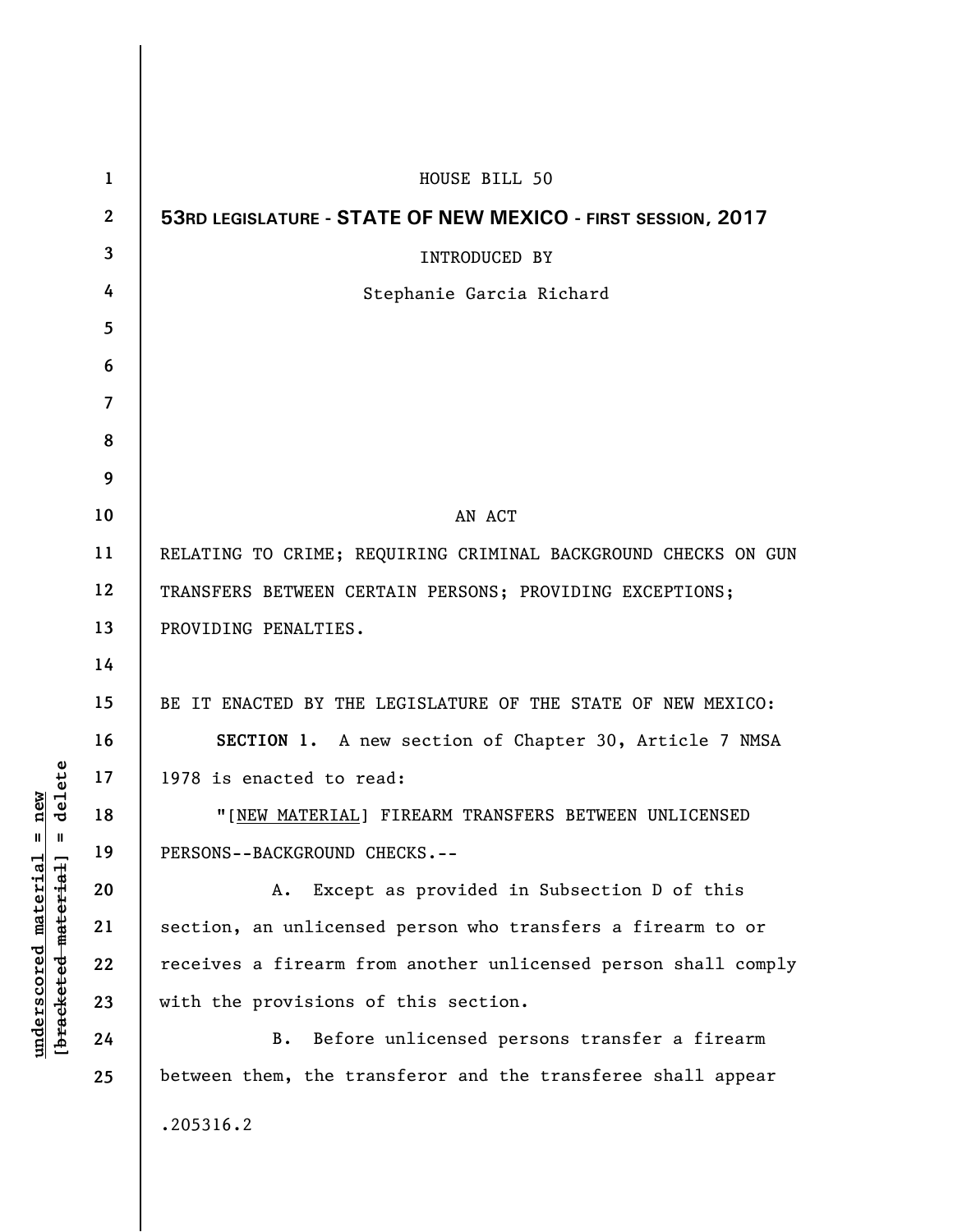together with the firearm to be transferred at a firearm dealer and request that the firearm dealer facilitate the transfer. If the firearm dealer agrees to facilitate the transfer, the dealer shall process the transfer using the same procedures and complying with all federal and state laws that would apply if the dealer transferred the firearm from the dealer's own inventory to the transferee. The transferor and transferee shall complete and sign all forms required by state and federal law to process the transferee's background check and to complete the transfer. The firearm dealer shall indicate on the forms that the transfer is between unlicensed persons and may charge a reasonable fee for facilitating the transfer.

C. If the results of a transferee's background check indicate that the transferee is prohibited by federal or state law from possessing or receiving a firearm, the firearm shall not be transferred to the transferee by the firearm dealer or the transferor, but the transferor may remove the firearm from the premises of the firearm dealer.

D. The provisions of this section do not apply to the transfer of a firearm:

(1) between family members; (2) by or to a firearm dealer; (3) by or to a law enforcement agency; (4) by or to a law enforcement officer, a member of the armed forces or a level three security guard

 $- 2 -$ 

.205316.2

delete **[bracketed material] = delete**  $anderscored material = new$ **underscored material = new**  $\mathbf{u}$ bracketed material

**1** 

**2** 

**3** 

**4** 

**5** 

**6** 

**7** 

**8** 

**9** 

**10** 

**11** 

**12** 

**13** 

**14** 

**15** 

**16** 

**17** 

**18** 

**19** 

**20** 

**21** 

**22** 

**23** 

**24** 

**25**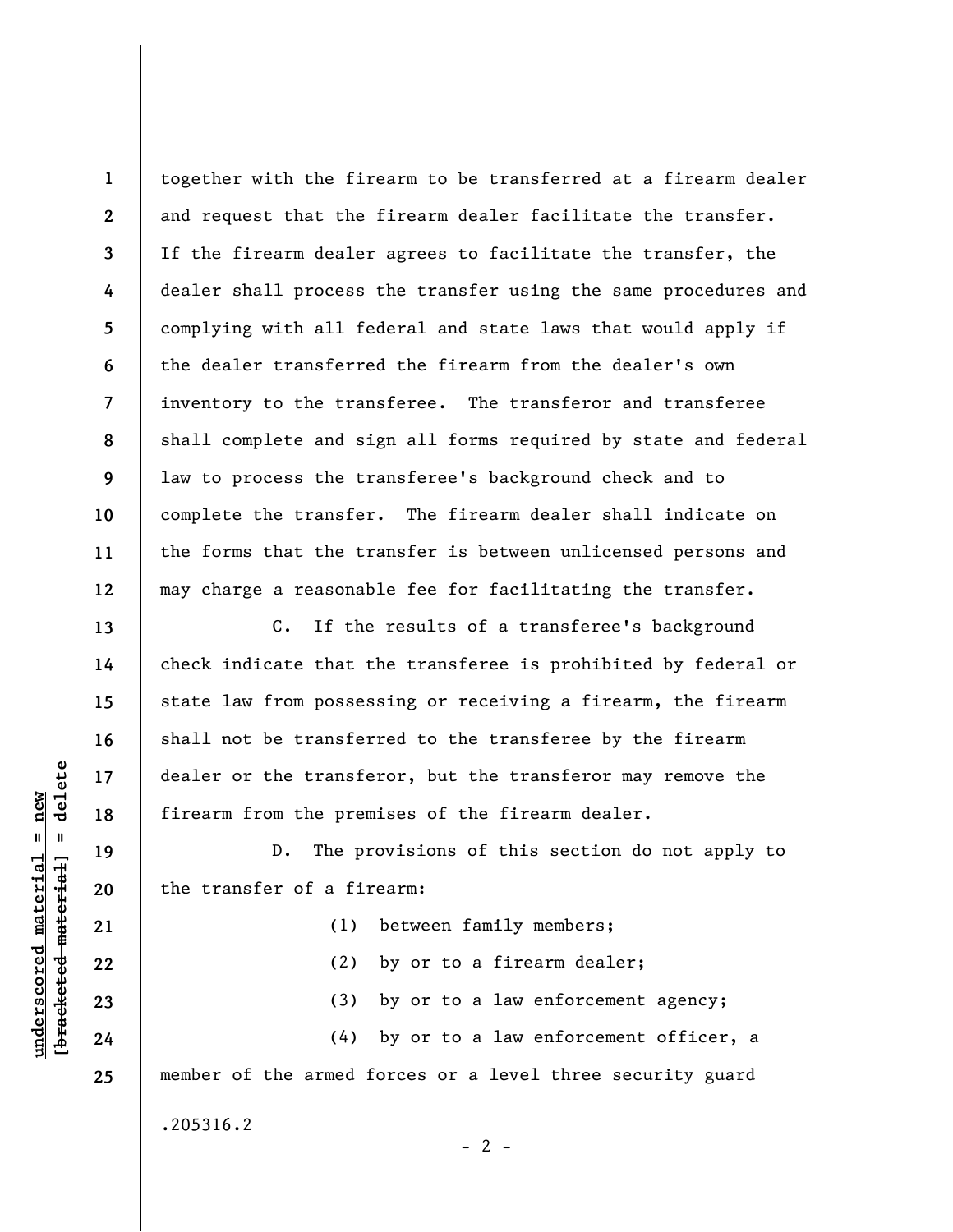**1 2 3 4 5 6 7 8 9 10 11 12 13 14 15 16 17 18 19 20 21 22 23 24 25**  licensed pursuant to Section 61-27B-15 NMSA 1978, if the officer, member or security guard is acting within the course and scope of employment and official duties; (5) to an executor, administrator, trustee or personal representative of an estate or trust, which transfer occurs by operation of law upon the death of the owner of the firearm; (6) that is temporarily transferred to a person who is not prohibited from possessing or receiving firearms by federal or state law if: (a) the transfer is necessary to prevent imminent death or great bodily harm; and (b) the transfer lasts only as long as necessary to prevent such imminent death or great bodily harm; or (7) that is temporarily transferred to a person who is not prohibited from possessing or receiving firearms by federal or state law if the transfer and the transferee's possession of the firearm take place exclusively: (a) at a shooting range authorized by the governing body of the jurisdiction in which the range is located or, if no such authorization is required, operated consistently with local law in the jurisdiction; (b) while hunting or trapping if the hunting or trapping is legal in all places where the transferee .205316.2  $-3 -$ 

 $\frac{1}{2}$  intereted material = delete **[bracketed material] = delete**  $underscored material = new$ **underscored material = new**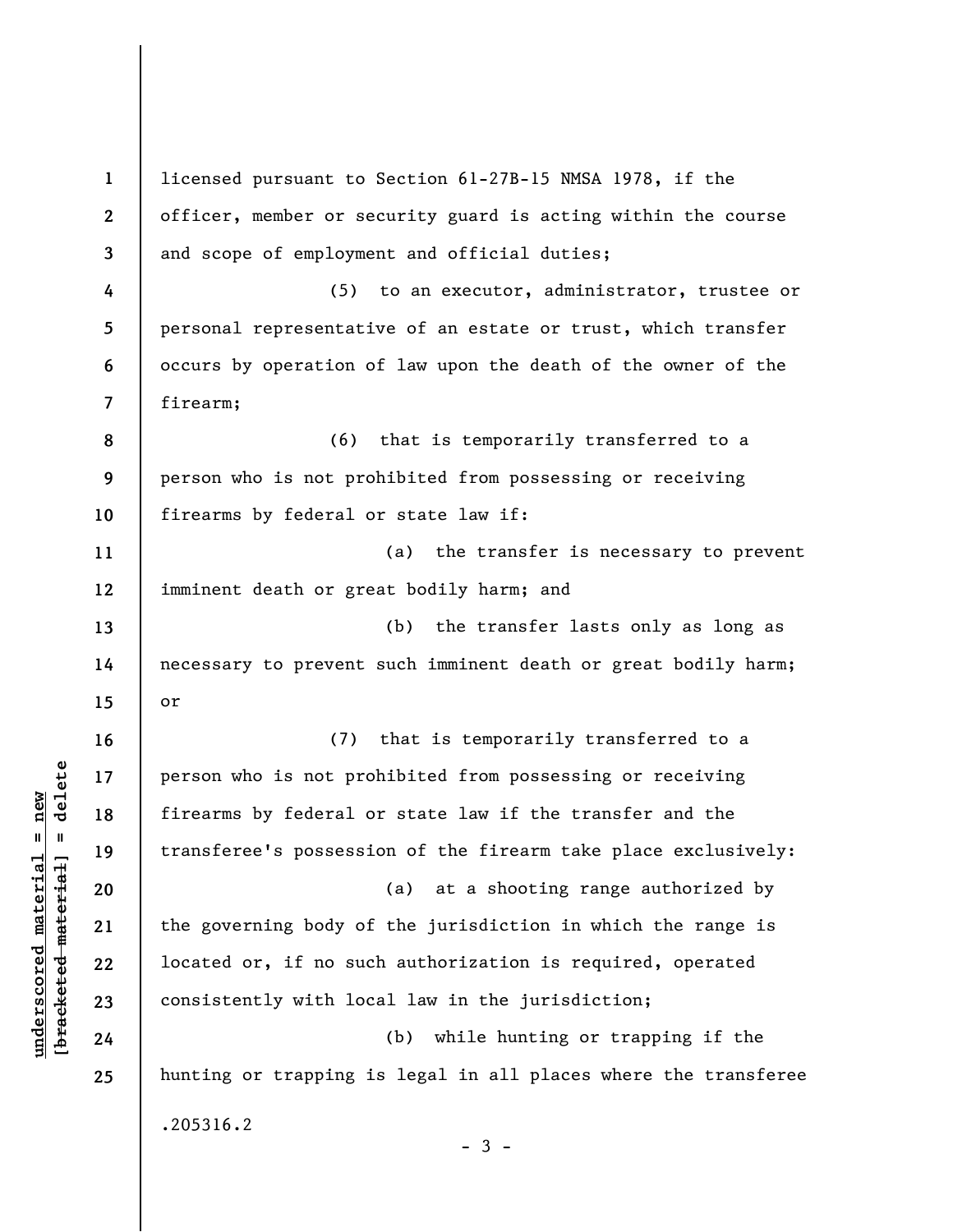**1 2 3 4 5 6 7 8 9 10 11 12 13 14 15 16 17 18 19 20 21 22 23 24 25**  possesses the firearm and the transferee holds all licenses and permits required for such hunting or trapping; (c) at a lawful and organized competition involving the use of a firearm or for participation in or practice for a performance by an organized group that uses firearms as part of the performance; or (d) in the presence of the transferor. E. An unlicensed person who violates the provisions of this section shall be guilty of: (1) for a first offense, a misdemeanor; and (2) for a second or subsequent offense, a fourth degree felony. F. As used in this section: (1) "background check" means the process described in 18 U.S.C. Section 922(t) that uses the national instant criminal background check system to determine whether a person is prohibited from possessing or receiving firearms under federal or state law; (2) "family member" means: (a) a spouse; or (b) a parent, child, sibling, grandparent or grandchild, whether by consanguinity, adoption or step-relation; (3) "firearm" means any weapon that will or is designed to or may readily be converted to expel a projectile .205316.2 - 4 -

**underscored material = new [bracketed material] = delete**

 $\frac{1}{2}$  intereted material = delete  $underscored material = new$